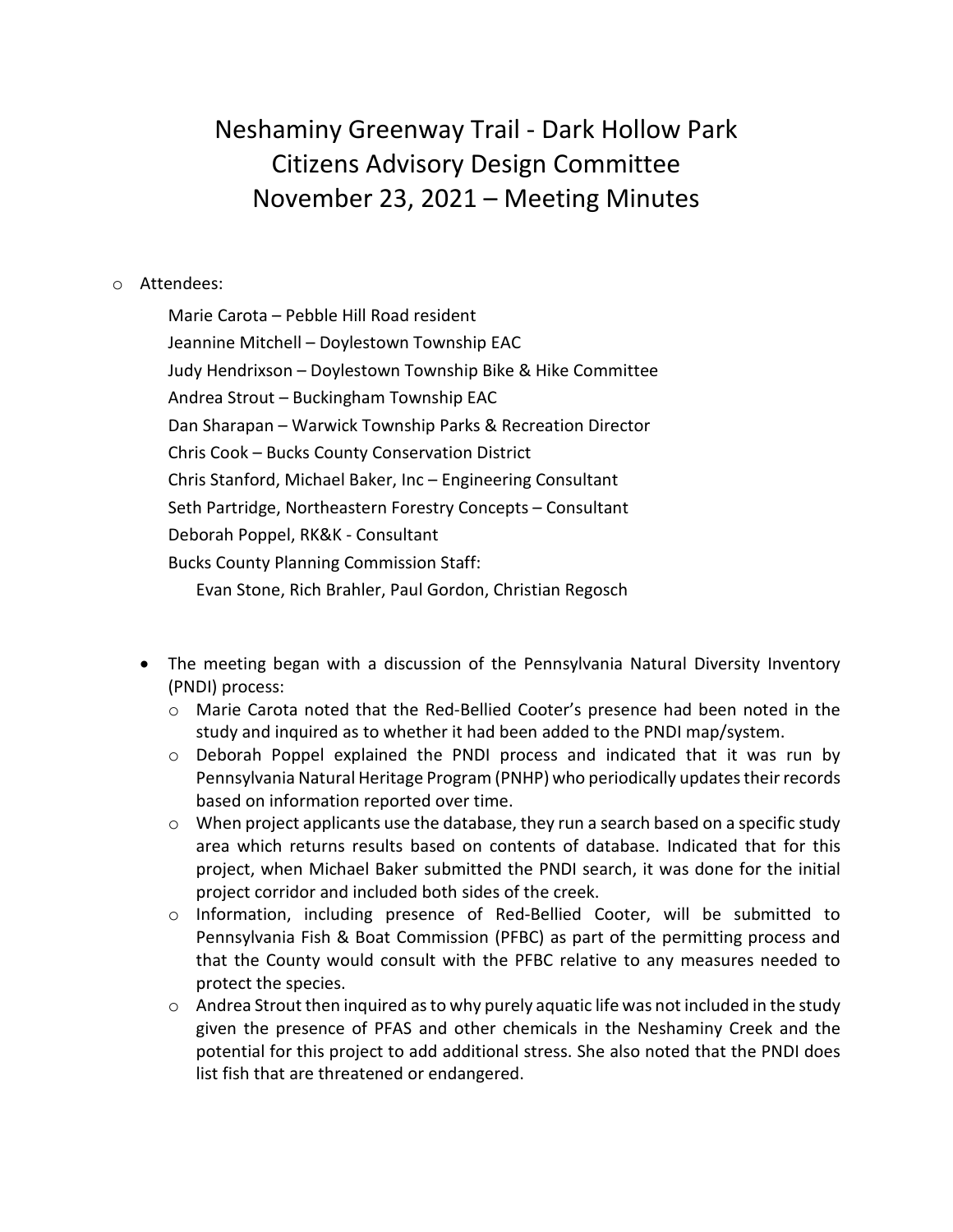- $\circ$  Deborah Poppel responded by indicating the difference between the PNHP list for Bucks County versus the site-specific search results which reports known species in that project area. She also indicated that as the project is currently not planning to look at the water crossings, her scope of work was only focused on terrestrial area.
- Evan Stone reaffirmed the scope-of-work for Deborah's study and acknowledged that PFOS are an area of concern but reminded the group of the County's commitment to not have a paved trail which will help with concerns regarding any potential chemical concerns associated with asphalt. Indicated that the trail is planned to be a combination of trail surface aggregate (TSA) and potential boardwalk segments where needed. Paul reminded the group of the earlier discussion and presentation of trail surface options.
- Evan reminded the group that our charge from the County Commissioners is to finish the design of the trail. He further indicated that we are not actively pursuing construction funding at this time, and that we are focusing our resources on the Newtown Rail Trail.
- A discussion was then held regarding the need for additional studies if federal funding was to be used for construction of the trail. Marie indicated that although we have the turtle and amphibian studies, there is more wildlife in the area including bald eagles. Evan reaffirmed that the County is committed to securing any required studies.
- Marie then expressed an interest in the segmented approach being used for the study and development of the trail, as well as the characterization of the trail as being a nature trail versus the Circuit Trail.

Paul then explained the four stages involved in the trail development process, regardless of whether it is a Circuit Trail or not, including:

- o Conceptual trail idea
- o Feasibility study
- o Design & Engineering
- o Construction

He then indicated that each step requires funding and that although ideal, it is improbable to assume that funding for the entire trail would be available at one time, which results in the segmented approach. He also indicated that there are times when due to various circumstances, including funding, projects do not advance from one stage to the next.

• Marie then discussed the environmentally sensitive aspect of this area and how continued development, deer browse, flooding are contributing to the continued degradation of the area and how this area is problematic and is not best suited for a trail, and particularly a Circuit trail.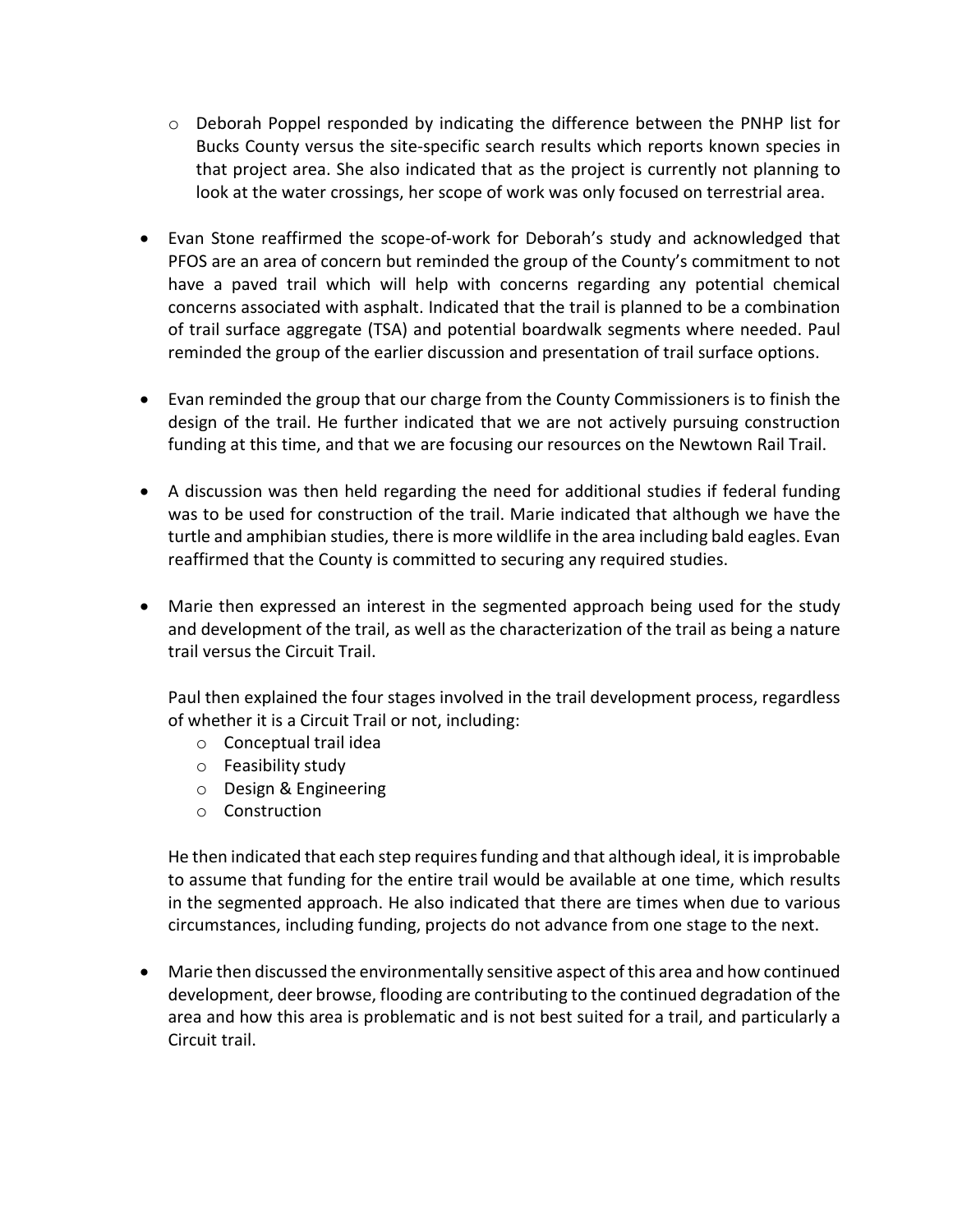- Evan indicated that we recognize the challenges of this area but reiterated that we are charged with finishing the design of the trail, and in an environmentally sensitive manner, and that we hope to use the development of this trail as a model for the development of other trails.
- Andrea initiated a discussion regarding connectivity for humans versus connectivity for animal species and indicated that she supports both. She also appreciated the focus on stormwater and flooding, particularly in light of Hurricane Ida and mentioned the history of flooding in the area citing the *[Little Neshaminy Creek River Conservation Plan](https://www.heritageconservancy.org/wp-content/uploads/2012/03/085_l-nesh-plan.pdf)* developed by Heritage Conservancy (2007) study which identified areas with repeated flooding, going back to 1865.
- Marie then questioned the location of the strip of land in Stand #3. Evan indicated that he had the same question and had asked for clarification. Seth confirmed that the strip of land identified by the yellow land between designator 1B and 2 was the strip he was referencing. He indicated that the area up by the agricultural field where the trail alignment is proposed, is outside of the strip of land he refers to in his report on page 10.
- A discussion was then held regarding the consistency of the dates surrounding turtle hibernation and mitigation/protective measures to be taken. Deborah clarified this as follows:
	- o Nesting season mid-June through late July
		-

o In water hibernation mid-October through mid-April

- o Turtle exclusion devices installation mid-October through mid-April
- $\circ$  Avoidance of tree cutting/vegetation clearing mid-April through late August

All these timing requirements are written into planning notes, as submitted to, and reviewed by the Bucks County Conservation District (BCCD) to make sure that contractors are aware of and adhere to the restrictions. Chris Stanford from Michael Baker confirmed this information and indicated that they are responsible for working with contractors relative to the timing of various construction activities and incorporated. Chris Cook from the BCCD, confirmed this information.

• Jeannine Mitchell then discussed the importance of including local environmental experts in the trail design and building process and cited as an example, how this trail project trail has benefitted from, and been altered, because of the involvement of the local environmentalists. However, while she appreciated this fact, she also recognized the focus on connectivity of the Circuit Trail network and inquired as to how to increase communication between the environmental community and the Circuit Trails.

Judy Hendrixson responded by indicating that the Circuit Trail network is fluid and that while paved bicycle trails are the focus, they are receptive to spur/off-shoot trails and other trails that complement the Circuit Trail network.